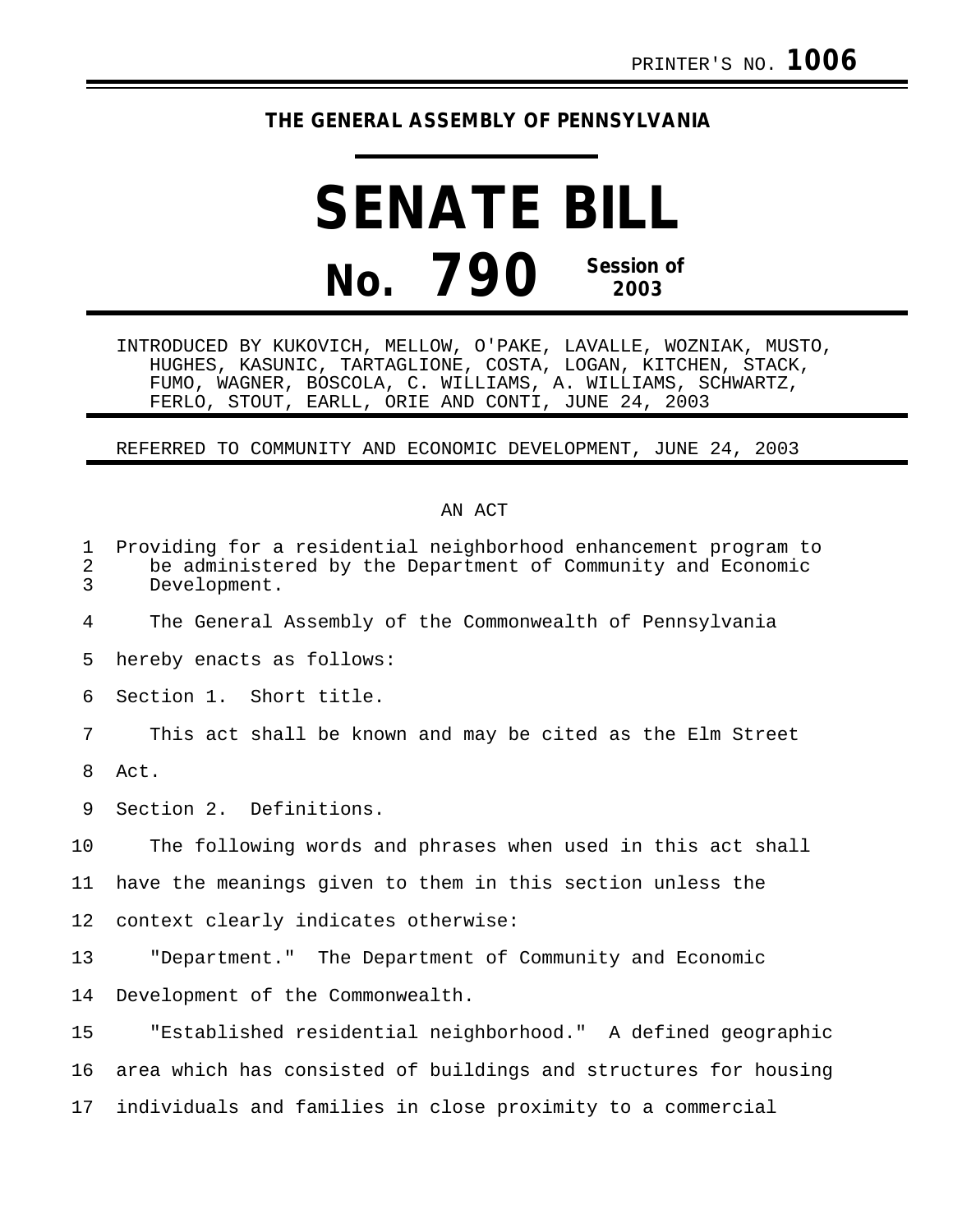1 district and which has existed as a residential neighborhood 2 since before 1961.

3 "Main Street Program." The program administered by the 4 Department of Community and Economic Development designed to 5 assist a community's downtown economic development effort 6 through the establishment of a local organization dedicated to 7 downtown revitalization and management of downtown 8 revitalization by hiring a full-time professional downtown 9 coordinator.

10 "Program." The Elm Street Program as established in section 11 3.

12 Section 3. Elm Street Program.

13 (a) Establishment.--There is established an Elm Street 14 Program within the department which shall assist municipalities 15 in preparing and implementing a revitalization strategy for 16 established residential neighborhoods either in the vicinity of 17 a Main Street Program project or in close proximity to an 18 existing commercial district.

19 (b) Applications.--The department shall prepare application 20 forms for the grant program established in this act and award 21 grants to municipalities and other eligible entities based on 22 the requirements in subsection (c). The department shall require 23 that a map be furnished with all applications clearly 24 identifying the established residential neighborhood and 25 demonstrating its close proximity to a commercial district.

26 (c) Program requirements.--The program shall:

27 (1) Provide basic grants for a maximum of five years per 28 project for administrative costs associated with the hiring 29 of a professional Elm Street Manager, who may serve as an 30 assistant to the Main Street Manager if a Main Street Program 20030S0790B1006 - 2 -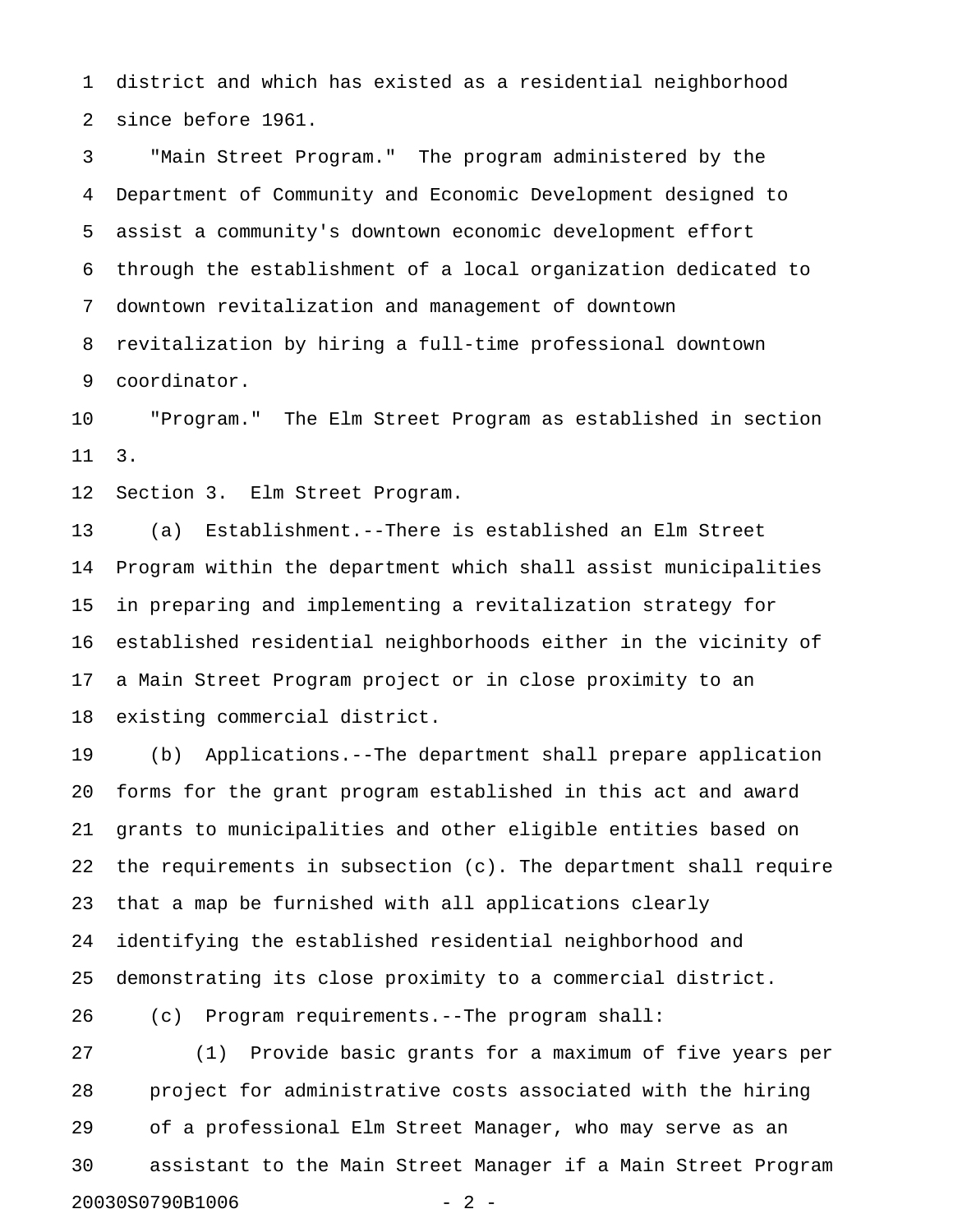1 exists within a municipality.

2 (2) Provide residential reinvestment grants for 3 infrastructure and structural improvements, including, but 4 not limited to, streets, street lights, trees, exteriors of 5 buildings and sidewalks or other pedestrian-oriented 6 features. 7 (3) Provide planning and development grants for: 8 (i) Marketing and promoting urban residential 9 living. 10 (ii) Leveraging additional private and public 11 investment. 12 (iii) Promoting home ownership and other housing 13 options. 14 (iv) Addressing social and economic concerns 15 including, but not limited to, crime, blight, employment 16 opportunities and public services and amenities. 17 (v) Achieving consistency, whenever appropriate, 18 with existing commercial and residential revitalization 19 efforts. 20 (4) Provide an assessment of the applying 21 municipalities' need for the following: 22 (i) The establishment of a neighborhood improvement 23 district as defined in the act of December 20, 2000 24 (P.L.949, No.130), known as the Neighborhood Improvement 25 District Act. 26 (ii) A review of local comprehensive plans and 27 zoning and other land use ordinances to foster the 28 viability of established residential neighborhoods, with 29 a balanced mix of commercial, civic, employment and 30 residential uses, with particular attention to a 20030S0790B1006 - 3 -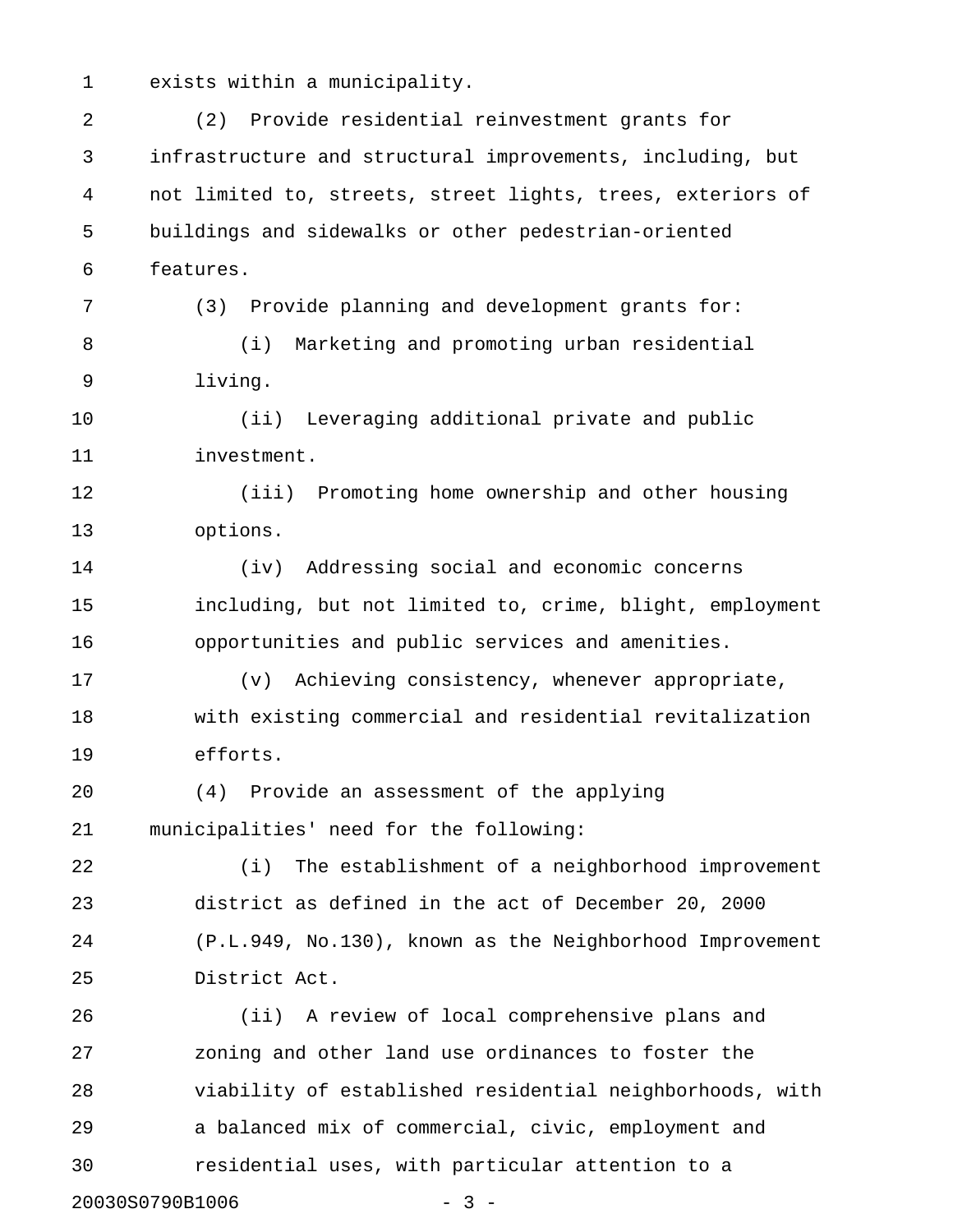1 diversity of housing options.

2 (iii) A review of educational and recreational 3 opportunities and facilities.

4 (d) Eligibility.--Municipalities or their designated 5 agencies must meet the following criteria:

6 (1) Have an established residential neighborhood in need 7 of revitalization in close proximity to a commercial 8 district.

9 (2) Have expressed support by local residents, merchants 10 and government officials.

11 (3) Have ability to provide a minimum of a 10% match in 12 financial and/or in-kind support for any department grants 13 from other public or private sources based upon departmental 14 guidelines. The department may waive or reduce the matching 15 requirement if it determines such requirement would 16 constitute a hardship upon the municipality or an agency 17 designated by the municipality. A hardship exists if the 18 municipality meets one of the following criteria:

19 (1) The municipality is declared as financially 20 distressed under the act of July 10, 1987 (P.L.246, No.47), 21 known as the Municipalities Financial Recovery Act.

22 (2) The matching requirements for the application would 23 exceed 5% of the municipality's annual operating budget.

24 (3) Part or all of the established residential 25 neighborhood identified in the application is participating 26 in the Pennsylvania Weed and Seed Program as administered by 27 the Pennsylvania Commission on Crime and Delinquency.

28 (4) A minimum of 20% of the municipality's population 29 falls below 150% of the Federal poverty level.

30 (e) Multiple projects.--The department may approve more than 20030S0790B1006 - 4 -